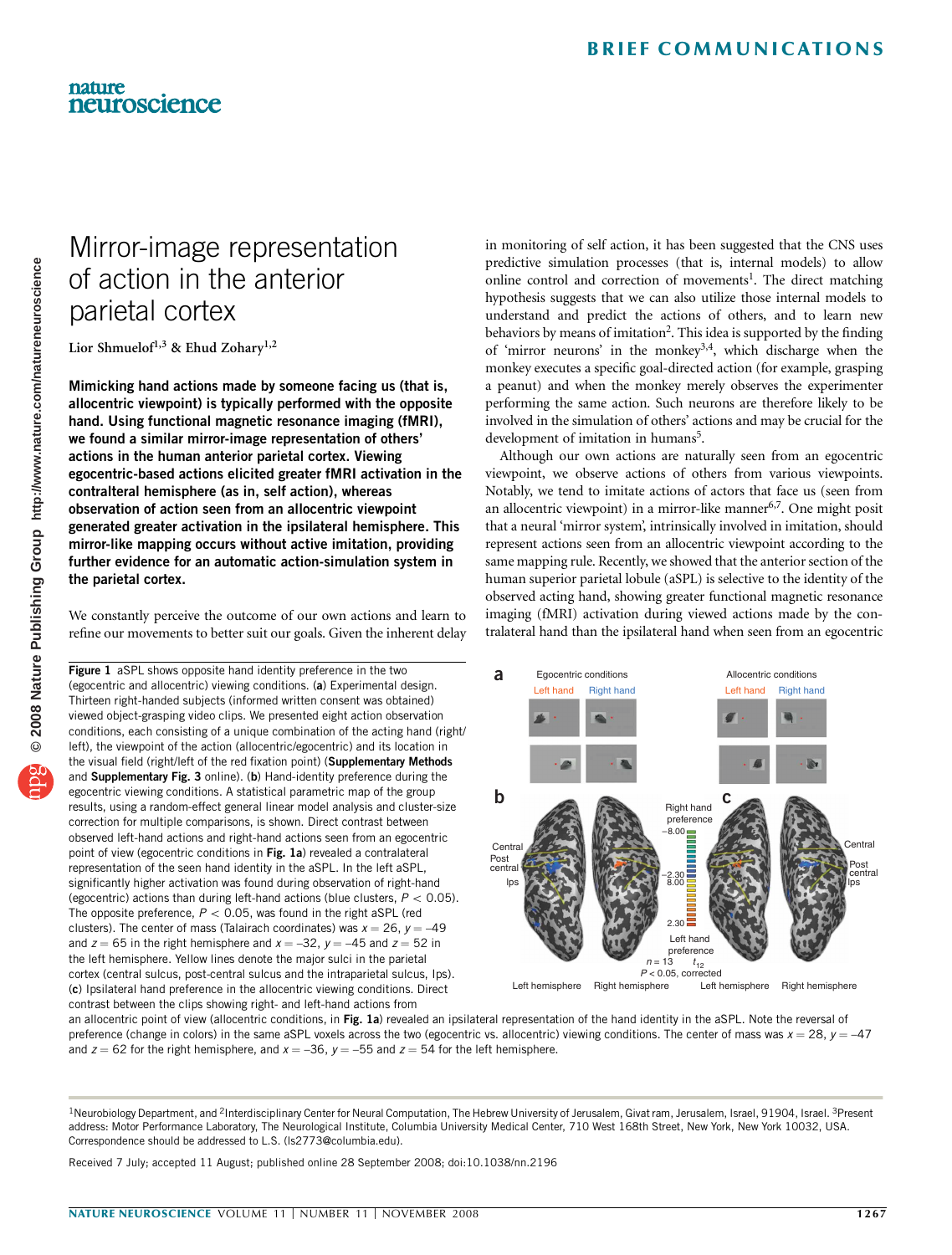## BRIEF COMMUNICATIONS



point of view<sup>[8](#page-2-0)</sup>. We now capitalize on this clear (motor-like) preference by studying the nature of representation of actions seen from an allocentric perspective.

We started by determining how fMRI activation was modulated by hand identity when the hands were viewed from an egocentric viewpoint ([Fig. 1a](#page-0-0)). Direct contrast between the clips that showed right-hand actions and those displaying left-hand actions (from an egocentric point of view) revealed a contralateral representation of the identity of the hand in aSPL ([Fig. 1b](#page-0-0)), irrespective of the visual hemifield in which the hand actions were seen. In contrast, the allocentric clips (depicted in [Fig. 1a](#page-0-0)) elicited fMRI activation with a clear preference for the ipsilateral hand (compare [Fig. 1b](#page-0-0),c).

To verify that this opposite (mirror-like) pattern of representation can also be seen in the same voxels, we further applied a region of interest (ROI) analysis. To that end, we selected voxel clusters in the aSPL that showed a hand-identity preference in the egocentric conditions (that is, had significantly greater activation ( $P < 0.05$ , corrected) during the contralateral hand clips compared with the ipsilateral ones in the group contrast). Notably, these selected voxels also showed preference for the contralateral hand (over the ipsilateral one) when subjects executed actions without seeing their own hand action (Fig. 2a), as expected from regions that may be part of the human mirror system. Furthermore, the ROI analysis corroborated our statistical parameter mapping data, repeating the inversion of preference when subjects observed clips taken from an allocentric point of view (Fig. 2b). This preference was found in both the contralateral and ipsilateral visual fields (Supplementary Figs. 1 and 2 online).

Figure 2 A mirror-inverted representation of action: ROI analysis. ROIs in the aSPL were selected on the basis of their contralateral preference during observation of the egocentric clips (see [Fig. 1b](#page-0-0)). (a) Specificity for the contralateral hand during self-performed actions. Nine of the subjects performed a somatomotor mapping experiment in which they manipulated a cube with their right or left hand (depicted by icons) without visual feedback of their action. Direct comparison between the activation during object manipulation with the right and left hand revealed a significant contralateral preference for the acting hand during self action in these ROIs (paired t test: left aSPL,  $P < 0.001$ ; right aSPL,  $P < 0.001$ ). The bars represent the z-normalized averaged beta weights. Error bars denote s.e.m.  $*P < 0.01$ . (b) Opposite preferences during observation of allocentric action clips. Comparison between observation of right- and left-hand allocentric clips (collapsed across presentations in the two hemifields) revealed a significant ipsilateral hand preference in the same ROIs (paired t test: left aSPL,  $P < 0.001$ ; right aSPL,  $P < 0.005$ ;  $n = 13$ ).

Mirror-related regions might be expected to be more active during imitation of action, which combines both the visually elicited representation of the action and execution of the observed action, than during observation or execution alone. To test this, we carried out an additional experiment in which a subset of the subjects ( $n = 9$ ) either observed the different object-manipulation clips, imitated the grasping movements shown in the clips with their right hand or executed the same grasping movements without seeing the clip. ROIs were identified in the aSPL on the basis of their mirror-like representation during observation of the clips ([Fig. 3](#page-2-0)). In these ROIs, we compared the overall activation during imitation, observation and execution of action ([Fig. 3a](#page-2-0)), and assessed the dependence of the evoked fMRI signal on the different observation conditions during imitation ([Fig. 3b](#page-2-0)). Consistent with the direct matching hypothesis, we found that the fMRI activation during imitation was significantly higher than during action execution or action observation in the aSPL contralateral to the imitating hand (left hemisphere). Moreover, the patterns of activation in the ROIs during imitation revealed a similar mirror-like preference as in the observation conditions, although the differences between conditions were smaller. This is probably the result of the additional motor and proprioceptive inputs to aSPL that mask the action observation effects.

The human anterior parietal cortex is active during grasping execution<sup>[9](#page-2-0)</sup> and grasping observation<sup>8</sup>. This dual hand-specific activity suggests that it may be engaged in visuomotor control of our own grasping movements. Indeed, a transcranial magnetic stimulation pulse to the anterior intraparietal sulcus disrupts the online correction of object grasping movements<sup>[10](#page-2-0)</sup>. Unlike our own (egocentrically viewed) actions, however, actions of others can be seen from various viewpoints. We found that the parietal regions that were active during execution and observation of our own actions (egocentric viewpoint) also mapped actions made by others (allocentric viewpoint), showing an ipsilateral preference. Indeed, similar to egocentric-viewed actions, allocentric-viewed actions also modulate the motor-evoked potential (elicited by transcranial magnetic stimulation in M1) in an action-specific manner<sup>[11](#page-2-0)</sup>.

Imitation requires a complex transformation of the visual information to a (body-centered) motor frame of reference. Despite that, imitation can already be seen in 21-d-old infants<sup>12</sup>. Moreover, when asked to replicate a grasping action made by an actor facing them (such as grasping a disc with the right hand<sup>13</sup>), children younger than 12 years naturally perform the same action with the opposite (left) hand. In adults, mirror-image imitation is less error-prone than anatomical imitation of allocentric actions<sup>6,7</sup>. According to the associativesequence learning theory, learned visuomotor associations naturally